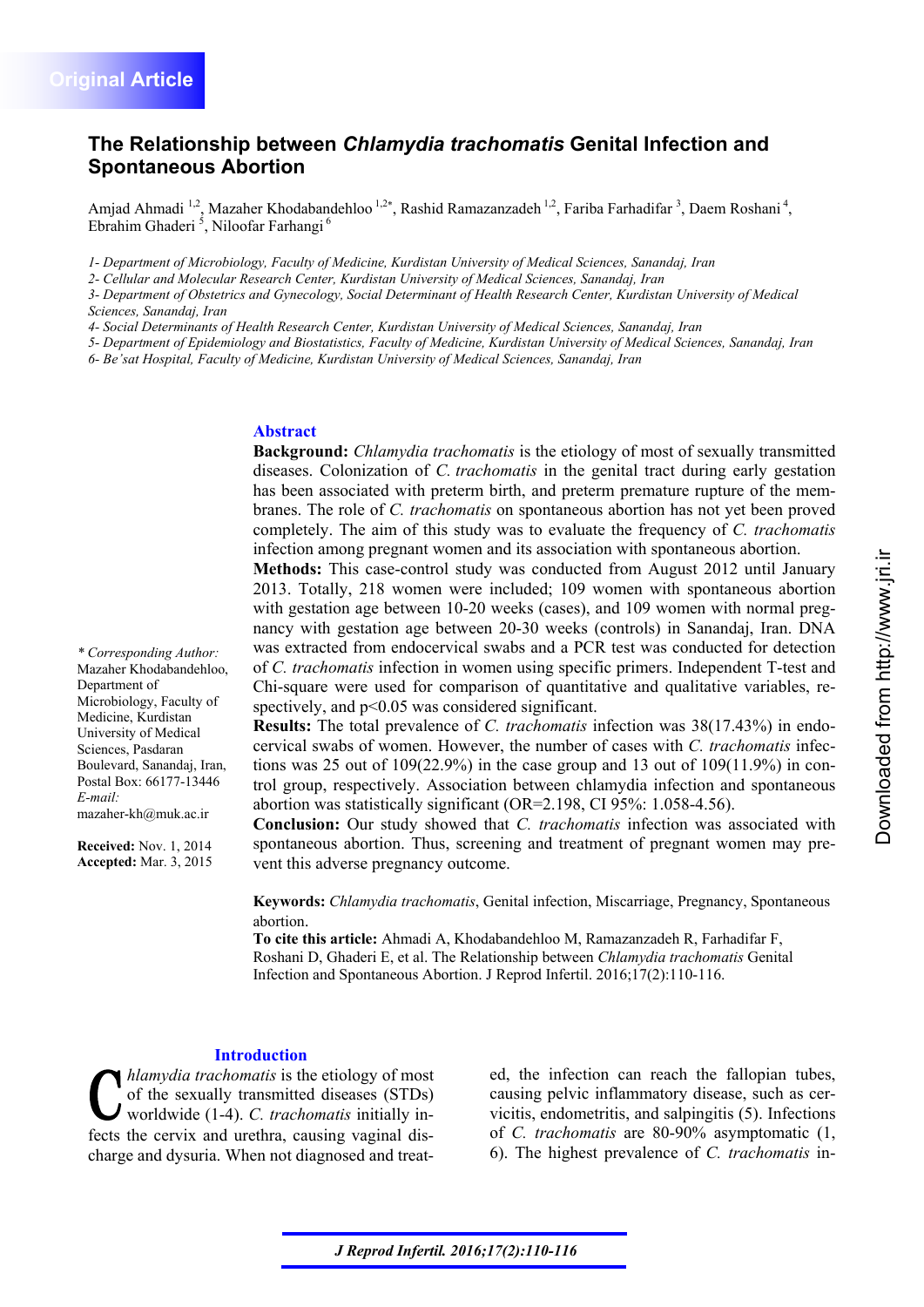fection has been reported among young female population, a reservoir for further transmission (7).

In pregnant women, colonization of *C. trachomatis* in the genital tract during early gestation has been associated with spontaneous preterm birth (PTB), preterm premature rupture of the membranes, prematurity, spontaneous abortion, perinatal morbidity and mortality (1-4). In addition, the pregnancy may increase the risk of *C. trachomatis* colonization due to changes in the host immune responses (8).

The suggested mechanisms by which *C. trachomatis* can trigger PTB or abortion are invasion of chlamydia into the choriodecidual space and subsequent immune responses (6) and placental inflammation, especially chorioamnionitis (9). Chorioamnionitis can influence protease release, which leads to the premature rupture of the membranes, activation of arachidonic acid cascade, uterine contractions and preterm delivery or abortion (1).

In a survey of studies published during 1998- 2005, the prevalence of *C. trachomatis* infection among different countries in Europe was presented. The result was complicated due to different diagnostic methods and samples used. The prevalence of *C. trachomatis* infection was variable between 4.1% and 25% among young women (10). Prevalence of this infection was 14.99% in women in Tehran, as 20.76% in symptomatic group, compared with 9.23% in asymptomatic group using urine samples and PCR method (5). Recently, *C. trachomatis* was detected by PCR in 48(32%) infertile women and 13(8.7%) among the healthy women using endocervical samples in Iran (11).

A meta-analysis showed that chlamydia infection during pregnancy increased the risk of preterm birth, low birth weight and perinatal mortality. But no increased risk was associated with premature rupture of membranes and abortion (8). Some studies concluded that *C. trachomatis* infection in pregnant women was an important causative agent of spontaneous abortion. For example, women after spontaneous abortion were enrolled in a study in Poland. *C. trachomatis* infection diagnosis was performed by PCR among 76 women with 1 miscarriage and 44 women with  $\geq 2$  miscarriages. In women with 1 miscarriage, *C. trachomatis* was detected in  $11.8\%$  of cases ( $p=0.029$ ), in women with  $≥2$  miscarriages in 9.1% (p=0.198) and in the comparative group in 2.2% (1). A casecontrol study was done using direct immunofluorescence on PAP smears in Hormozgan, Iran during 2004-2005. The *C. trachomatis* was positive in 56 out of 220(25.45%) women with abortion, comparing to 13 out of 200(5.20%) women in control group; the difference was statistically significant (12). Out of 121 women with spontaneous abortion, 16 (13.2%) were infected with *C. trachomatis* in Iran (13). Also, prevalence of *C. trachomatis* was 13.25% in endocervix of women with spontaneous abortion in Tehran, Iran (14).

The aims of this study were to evaluate the frequency of *C. trachomatis* infection among two groups of pregnant women (normal pregnancy and spontaneous abortion) and its association with spontaneous abortion.

#### **Methods**

*Subjects:* In this case-control study conducted from August 2012 until January 2013, pregnant women referring to the midwifery practices in obstetrics, gynecology wards and prenatal clinic in Be'sat Hospital, Sanandaj, Iran were included.

According to the reported prevalence of *C. trachomatis* infection in Iranian women (5), sample size was calculated with 95% confidence and 80% test power and at least 106 patients in each group were included.

Totally, 109 women with spontaneous abortion were selected with gestational age between 10-20 weeks (cases), and 109 women with normal pregnancy with gestational age between 20-30 weeks (controls).

Demographic data such as age, place of residence, education, occupation and obstetrical and medical data such as number of childbirth, gestational age, history of miscarriage, premature delivery, genital infection, urinary infection, smoking before and during pregnancy, the use of contraceptives before pregnancy and urinary tract infection (UTI) in their husbands were gathered.

In addition to asking the date for the first day of last menstrual cycle, ultrasound scans were done for estimation of gestation age. To eliminate the role of chromosomal abnormalities and probability of genetically miscarriage, fetal health assessment tests were done between 11-13 weeks of gestation, including nuchal translucency (NT), double tests such as pregnancy associated plasma protein A (PAPPA) and free βHCG. In addition, at 13-16 weeks of gestation, the confirmatory triple tests (alpha fetoprotein, βHCG and unconjugated estradiol) were performed for elimination of probable neural tube defects and chromosomal anomalies.

Inclusion criteria were pregnancy at the age above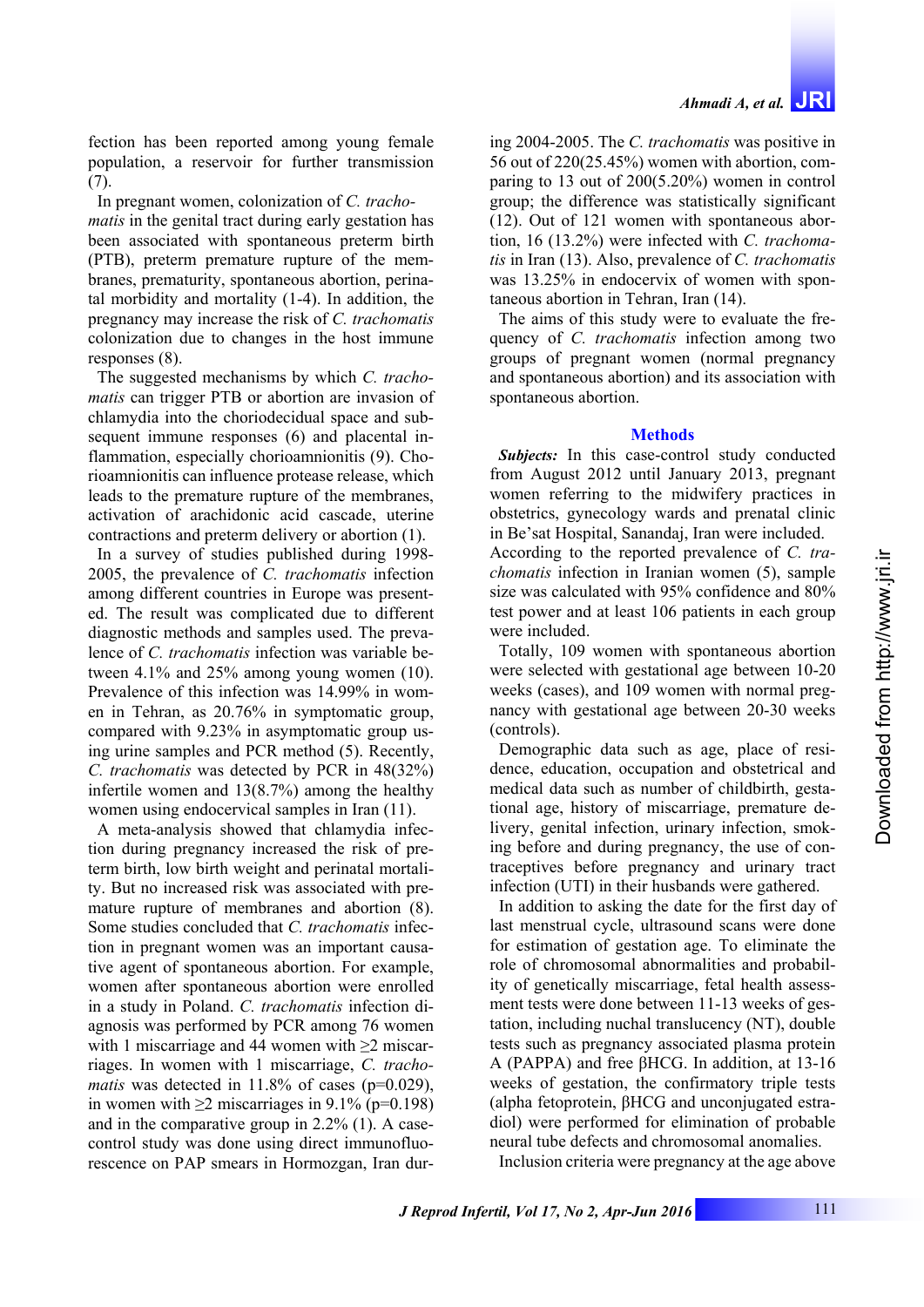# **JRI** *Chlamydia trachomatis and Spontaneous Abortion*

the mentioned gestational age, having sexual activity, and negative results of double and triple marker in screening test. Exclusion criteria were using of antibiotics two weeks before sampling, immunodeficiency, chronic diseases (diabetes, endocrine disorders, and hypertension), vaginal infections and recurrent miscarriage due to anatomic complications.

Women were selected according to inclusion and exclusion criteria in two groups. The groups were matched by age, gestational age, and numbers of pregnancies. Endocervical swab specimens were taken from all women before any pregnancy outcomes in sterile tubes containing 5 *ml* of PBS (phosphate buffered saline). Specimens were transported to the laboratory in a cold box and stored at -20*°C* until DNA extraction.

*DNA extraction:* Tubes containing cervical swab specimens were centrifuged at 6000 *rpm* for 30 *min*. Then, the supernatant was discarded and the sediment poured into the 1.5 *ml* microtube. The sediments were used for DNA extraction using DNA extraction kit (High pure PCR Template Preparation, Roche, Germany). To prevent DNA degradation, DNA samples were aliquoted into separate 0.2 *ml* microtubes and were maintained at - 20*°C* until time of conducting PCR test.

*PCR test:* Two specific primers were designed for 16 *s* ribosomal gene of *Chlamydia trachomatis* genome (GeneBank). The primer sequences were as: Forward: 5'-TGG CGG CGT GGA TGA GGC AT-3' and Reverse: 5'-CTC AGT CCC AGT GTT GGC GG-3' and the length of PCR target was 300 *bp*. PCR reaction was done in a total volume of 25 *µl* PCR master mix (SinaClon, Iran).

*PCR amplification program:* Initial denaturation at 94*C* for 5 *min*, followed by 30 cycles of denaturation at 94 °C for 30 *s*, annealing at 64 °C for 30 *s*, extension at 72*C* for 25 *s*; and final extension at 72*C* for 5 *min*. PCR products were separated by electrophoresis in 1.5% gel agarose, stained with ethidum bromide and visualized by UV light. *Chlamydia trachomatis*, L2 type strain 434/Bu (ATCC VR-902B) was used as the PCR positive control.

*Statistical analysis:* The data were entered into SPSS statistic software version 20, and analyzed. Independent T-test and Chi-square were used for comparison of quantitative and qualitative variables, respectively, and p<0.05 was considered significant.

### **Results**

Total prevalence of *C. trachomatis* infection in two women groups (normal pregnancy and spontaneous abortion) was 38 out of 218 (17.43%). The prevalence of *C. trachomatis* infection was 25 out of 109 (22.9%) in the case group (spontaneous abortion), and 13 out of 109 (11.9%) in the control group. The difference of prevalence was statistically significant among two groups (OR= 2.198, CI 95%: 1.058-4.56, p=0.031).

Age of women ranged between 19 to 43 years  $(29.6\pm5.9)$  in case group and 19 to 42 years  $(27.8\pm$ 4.87) in control group. The median age of women in two groups was 25. The frequency of *C. trachomatis* infection among <25 year old and among ≥25 year old women in case and control groups are shown in table 1.

The number of cases with the history of UTI in husbands of women in the case and control groups was two and zero, respectively. The number of cases with the history of alcohol consuming was zero in two groups.

 All women included in the study resided in urban areas. The range of gestational age in case and control groups was  $10-20$  weeks (mean= $15\pm1$ ) and 20-30 weeks (mean=28±1), respectively. None of women have reported a history of miscarriage in their previous pregnancies. Contraceptive methods before pregnancy was as following: in case group, withdrawal 55%, condom 7%, oral contraceptive pills (OCP) 27%, withdrawal+OCP 6%, no measure 5% and in control group withdrawal 64%, condom 6%, OCP 13%, withdrawal+OCP 7% and no measure 10%. Numbers of pregnancies in case and control group were similar. Average



**Figure 1.** PCR test for *Chlamydia trachomatis* detection, lane (1) 100 *bp* DNA ladder (CinnaClon), lane (2) PCR positive control (300 *bp*), lane (3) negative control, lanes (4 and 5) positive PCR results (300 *bp*)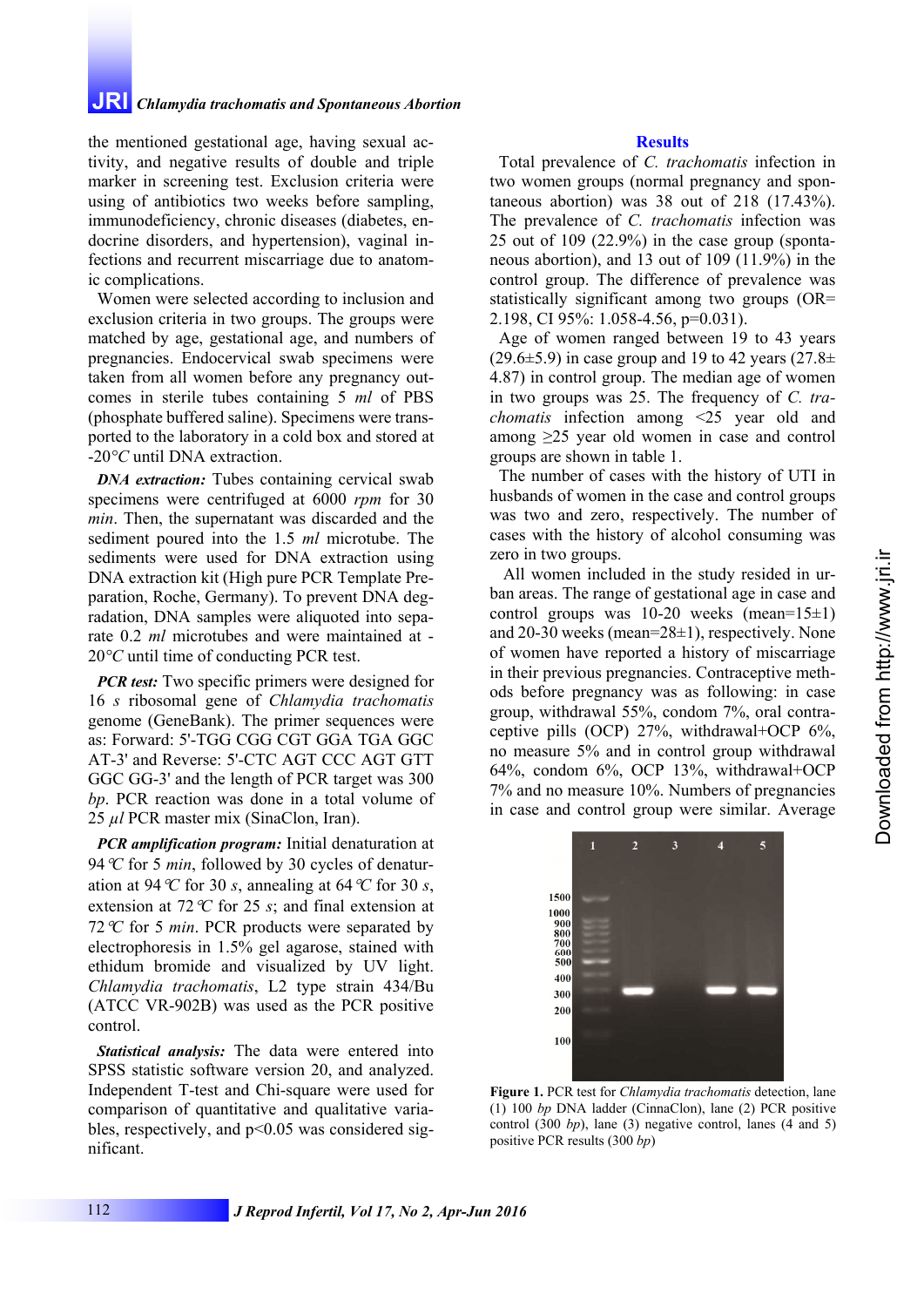| <b>Variables</b>                                      | Cases<br>(spontaneous abortion)<br>$n=109$ | <b>Controls</b><br>(normal delivery)<br>$n=109$ | P-value |
|-------------------------------------------------------|--------------------------------------------|-------------------------------------------------|---------|
| C. trachomatis in women<25 years old                  | 5(19%)                                     | 4(14%)                                          | 0.02    |
| C. trachomatis in women $\geq$ 25 years old           | 20(24%)                                    | $9(10\%)$                                       |         |
| <b>Education</b>                                      |                                            |                                                 |         |
| Illiterate                                            | 5(4%)                                      | 3(2%)                                           | 0.08    |
| Primary education                                     | 49 (45%)                                   | 33 (30%)                                        |         |
| High school education                                 | 36(33%)                                    | 44 (40%)                                        |         |
| Academic education                                    | 19(18%)                                    | 29(28%)                                         |         |
| Occupation                                            |                                            |                                                 |         |
| Housewife                                             | 97 (89%)                                   | 97 (89%)                                        | 1.00    |
| Employee                                              | $12(11\%)$                                 | $12(11\%)$                                      |         |
| <b>History of smoking</b>                             | $0(0\%)$                                   | 3(2%)                                           | 0.43    |
| <b>History of preterm delivery</b>                    | 4(3%)                                      | $0(0\%)$                                        | 0.044   |
| History of preterm premature rupture of the membranes | 5(4%)                                      | $1(1\%)$                                        | 0.084   |
| <b>History of vaginal infection</b>                   | $11(10.1\%)$                               | $5(4.6\%)$                                      | 0.115   |
| <b>History of urinary infection</b>                   | $9(8.3\%)$                                 | $8(7.35\%)$                                     | 0.801   |
| C. trachomatis infection                              | $25(22.9\%)$                               | $13(11.9\%)$                                    | 0.031   |

**Table 1.** Demographic data and prevalence of *Chlamydia trachomatis* infection in women with spontaneous abortion (cases) and women with normal delivery (controls)

number of children was two in the families of both groups. Summary of the results in both groups are presented in table 1.

A representative stained gel electrophoresis following PCR assay is shown in figure 1.

### **Discussion**

The PCR assay has been used to detect *C. trachomatis* infections in women, because PCR has proved to be more sensitive, specific, rapid and inexpensive than the conventional microbiology methods for the investigation of infectious agents lying in the genital tract (15-16). In addition, detection of fastidious bacteria is very difficult in medical laboratory. Therefore, molecular methods such as PCR provide more positive results than conventional methods.

In our study, prevalence of *C. trachomatis* in endocervical specimens from all women was 17.43%. The prevalence of *C. trachomatis* infection has been 4.7% among pregnant women at an urban medical center in USA (17). The prevalence of *C. trachomatis* infection was variable between 4.1% and 25% among young women from different countries of Europe (10). The reason for differences in the prevalence rate of our study and studies in other countries is unknown. But, this could be attributed to socioeconomic and demographic factors.

In studies conducted in Iran, endocervical specimens were used for detection of *C. trachomatis*. Overall frequency of *C. trachomatis* infection among women with cervicitis was 17% (21/123) tested by PCR-EIA method in Tehran, Iran (18). Cervical specimens were collected from 650 women with symptomatic genital infection. The prevalence of infection in different age groups of women was 18.1% by screening of *C. trachomatis* plasmid using PCR in Ahvaz, south west Iran (19). Endocervical swabs were collected from 80 women in Isfahan, Iran. The rate of *C. trachomatis* infection by PCR was 27.2% and 18.9% in asymptomatic and symptomatic women, respectively (20). Endocervical samples were taken from women suffering from cervicitis in Tehran. Twenty two (15.5%) of 142 samples were Chlamydia positive according to PCR (21). Our result of 17.43% prevalence rate is compatible with those studies according to relatively similar sample sizes and diagnostic method.

In some studies, urine specimens were used to detect *C. trachomatis* according to PCR method in Iran. Prevalence of *C. trachomatis* was 14/9% in women in Tehran, Iran (22). A study was performed on 991 married women in Tehran. *C. trachomatis* was positive in 12.8% of women (23). A study was performed in Tehran during 2003. 12.3% of women with urethritis had *C. tracho-*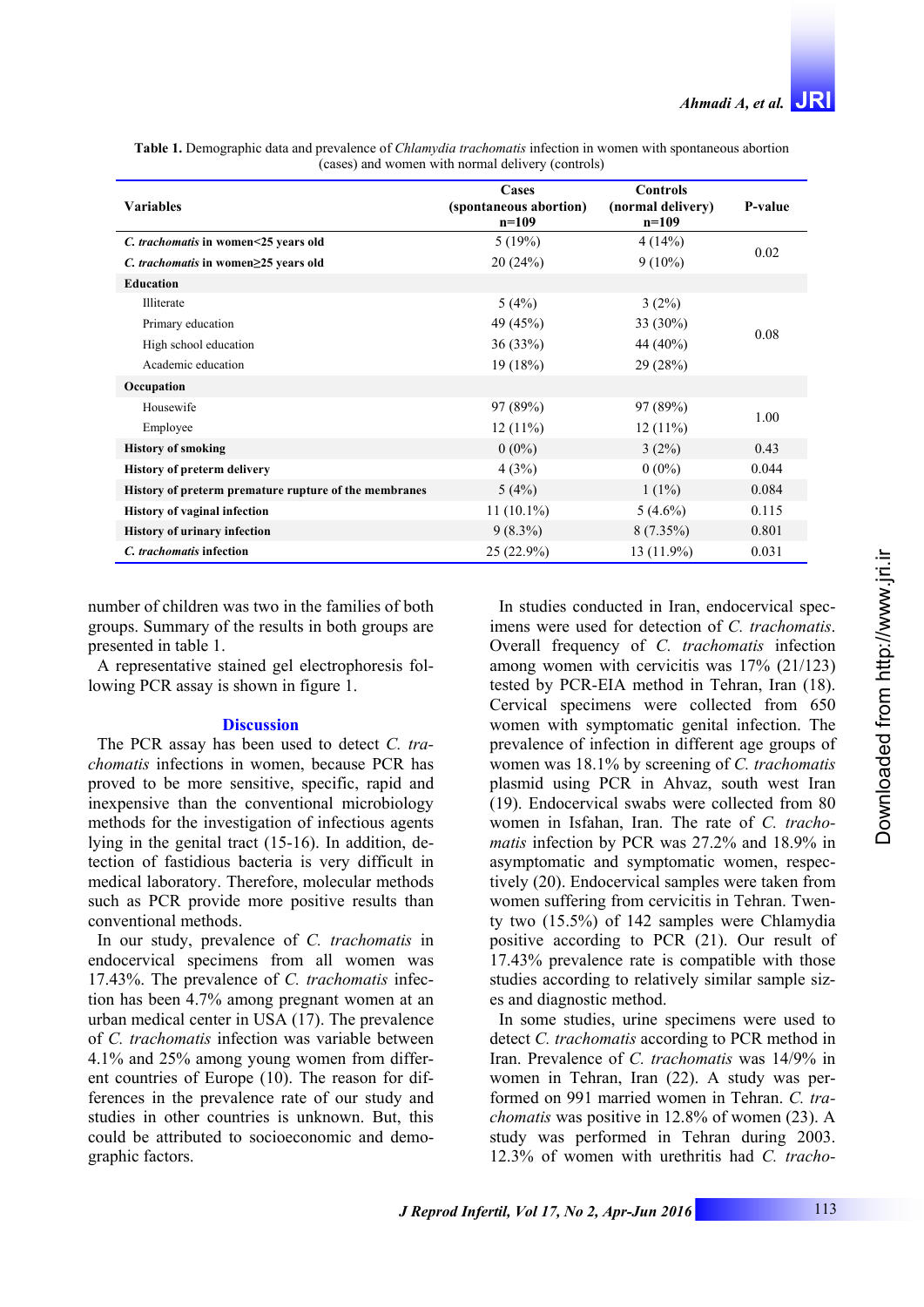# **JRI** *Chlamydia trachomatis and Spontaneous Abortion*

*matis* (24). *C. trachomatis* was positive in 15.81% of pregnant women in Sabzevar, north east of Iran (7). Two hundred sixty urine samples of women in two groups (symptomatic and asymptomatic) were collected in Tehran. Overall prevalence of infection was 14.99% with 20.76% in symptomatic group and 9.23% in asymptomatic group (5). In our study, by using cervical swabs prevalence of 17.43% is somewhat higher than those studies conducted in Iran. It seems that the use of noninvasive urine specimens would be an alternative method of sampling.

In a study, the prevalence of *C. trachomatis* was the highest (25%) among women aged 25 to 29 and 35 to 39 years (21). In other studies, the range of *C. trachomatis* frequency among various age groups was 12-25%. The 31-40 year old group comprised the majority (49%) of *C. trachomatis* positive samples, followed by 20-30 year old group (33%) (18). In our study, median age was 25 years old in two study groups. The number of cases with *C. trachomatis* infection was 5 (19%) among  $\leq$ 25 year old and 20 (24%) among  $\geq$ 25 year old women in case group, and 4 (14%) among <25 year old and 9 (10%) among  $\geq$ 25 year old women in control group (Table 1). Our result is compatible with them and it is clear that reproductive ages are  $\geq$ 25 years old. The age  $\geq$ 25 is the most popular for pregnancy. *C. trachomatis* can transfer by sexual contact. Therefore, these bacteria are prevalent in this age group and have more chance to cause infection and abortion.

In our study, the prevalence of *C. trachomatis* infection in case and control groups was 22.9% and 11.9%, respectively. Association between chlamydia infection and spontaneous abortion was statistically significant ( $p<0.05$ ). Association between chlamydia infection and spontaneous abortion has been reported in other studies (25-26). In a study, chlamydial cervical infection was in 11.8% of women with one miscarriage, 9.1% of patients more than two miscarriages and in 2.2% of the comparative normal group (1). A case-control study was done using direct immunofluorescence on PAP smears in Hormozgan, Iran. The *C. trachomatis* was positive in 56 out of 220 (25.45%) women with abortion, comparing to 13 out of 200 (5.20%) women in control group; the difference was significant (12). In endocervical samples, out of 121 women with spontaneous abortion 16 (13.2%) were infected with *C. trachomatis* using nested PCR in Tehran (13). Also, using nested PCR, prevalence of *C. trachomatis*

was 13.25% in endocervix of women with spontaneous abortion in Tehran (14). *C. trachomatis* was studied in 125 women with habitual abortion by direct and indirect immunofluorescence and culture method,compared with 250 normal persons. *C. trachomatis* was detected in 9 (7.2%) of cases and 2  $(0.8\%)$  of control groups (p=0.0002) (27). In women with spontaneous abortions, the incidence of *C. trachomatis* was 21.0% compared with 8.9% for women with term pregnancies using immunofluorescence. When both partners of the couples were considered, the incidence rose to 68.8% (28).

In some studies, there was no association between *C. trachomatis* infection and pregnancy outcomes. The prevalence of *C. trachomatis* infection was 4.7% but not associated with preterm birth (29). There was no substantial difference in the level of chlamydial infection between women with and without spontaneous abortion using ligase chain reaction DNA amplification assay (30). In an analysis, chlamydia infection was not associated with an increased risk of preterm birth by ligase chain reaction. Also, treatment of chlamydia was not associated with a decreased frequency of preterm birth (31). *C. trachomatis* infection was found in 13.6% of mothers with full-term deliveries and 6.4% with abortion (32).

It seems that the differences in the results of association between *C. trachomatis* and abortion depend on the type of sampling, diagnostic methods used, sexual behavior, hygiene, using of contraception during intercourse, coinfection with viruses or other microorganisms, treatment practices and population.

"While other sexually transmitted infections (STIs) such as syphilis and gonorrhea are declining due to detection and treatment in the world, place of them has been taken by other infectious agents such as *C. trachomatis*" (33). Detection and treatment of *C. trachomatis* infections at early weeks of gestation may reduce the risk of preterm birth and perinatal morbidity and mortality (4, 6). Some studies suggested evaluating the efficacy of *C. trachomatis* screening by sensitive molecular methods, and treatment in pregnant women to prevent adverse pregnancy outcomes (8, 34-35). Screening and treatment of STIs such as *C. trachomatis* is important in sexually active women (5). In our study, the number of cases with *C. trachomatis* infection and history of vaginal infections in case group was more than the control group (Table 1).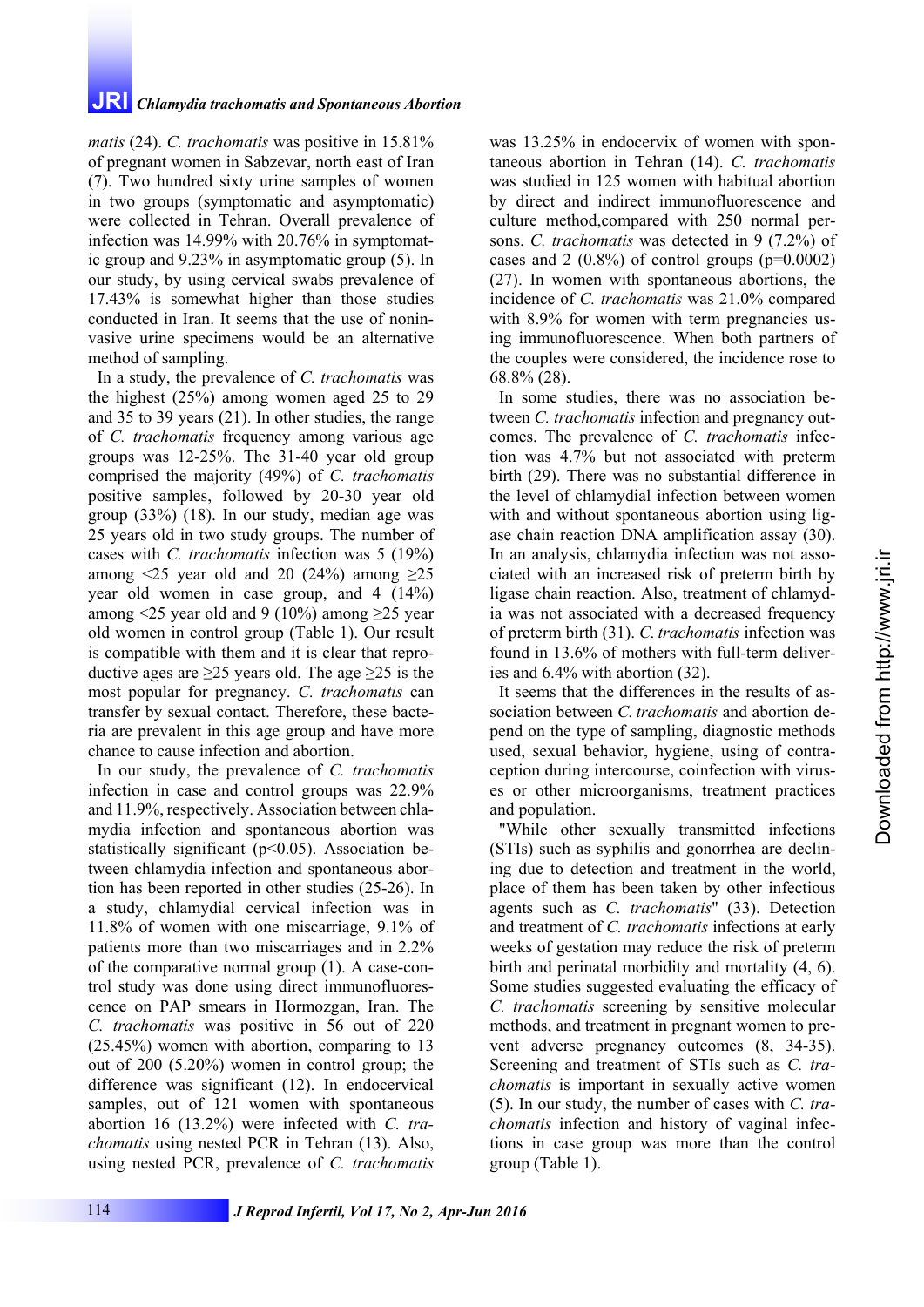It has been found that the main risk factors for *C. trachomatis* infection are age, irregular sexual activities and having multiple sexual partners, failure to use or irregular use of barrier during intercourse, and insufficient knowledge about sexual health (10). Our findings improve the insight regarding the detection of *C. trachomatis* in high risk population and screening in community.

### **Conclusion**

Our study showed that *C. trachomatis* infection was associated with spontaneous abortion. Thus, screening and treatment of pregnant women may prevent this adverse pregnancy outcome.

## **Acknowledgement**

We appreciate obstetrics and gynecology wards and prenatal clinic, Be'sat Hospital, Sanandaj, Iran, for providing endocervical swab specimens and the data. This study was part of the thesis of a medical microbiology student. We would like to thank Kurdistan University of Medical Sciences for financial support.

## **Conflict of Interest**

No conflict of interest was declared by the authors.

## **References**

- 1. Wilkowska-Trojniel M, Zdrodowska-Stefanow B, Ostaszewska-Puchalska I, Redzko S, Przepiesc J, Zdrodowski M. The influence of Chlamydia trachomatis infection on spontaneous abortions. Adv Med Sci. 2009;54(1):86-90.
- 2. Bekler C, Kultursay N, Ozacar T, Sayiner A, Yalaz M, Akisu M. Chlamydial infections in term and preterm neonates. Jpn J Infect Dis. 2012;65(1):1-6.
- 3. Rours GI, Duijts L, Moll HA, Arends LR, de Groot R, Jaddoe VW, et al. Chlamydia trachomatis infection during pregnancy associated with preterm delivery: a population-based prospective cohort study. Eur J Epidemiol. 2011;26(6):493-502.
- 4. Choi SJ, Park SD, Jang IH, Uh Y, Lee A. The prevalence of vaginal microorganisms in pregnant women with preterm labor and preterm birth. Ann Lab Med. 2012;32(3):194-200.
- 5. Fatholahzadeh B, Bahador A, Haghighi Hasanabad M, Bazarjani F, Haghighi F. Comparative screening of Chlamydia trachomatis infection in women population in Tehran, Iran. Iran Red Crescent Med J. 2012;14(5):289-93.
- 6. Folger AT. Maternal Chlamydia trachomatis infections and preterm birth: the impact of early detection

and eradication during pregnancy. Matern Child Health J. 2014;18(8):1795-802.

- 7. Haghighi Hasanabad M, Mohammadzadeh M, Bahador A, Fazel N, Rakhshani H, Majnooni A. Prevalence of Chlamydia trachomatis and Mycoplasma genitalium in pregnant women of Sabzevar-Iran. Iran J Microbiol. 2011;3(3):123-8.
- 8. Silva MJ, Florencio GL, Gabiatti JR, Amaral RL, Eleuterio Junior J, Goncalves AK. Perinatal morbidity and mortality associated with chlamydial infection: a meta-analysis study. Braz J Infect Dis. 2011; 15(6):533-9.
- 9. Rours GI, de Krijger RR, Ott A, Willemse HF, de Groot R, Zimmermann LJ, et al. Chlamydia trachomatis and placental inflammation in early preterm delivery. Eur J Epidemiol. 2011;26(5):421-8.
- 10. Kucinskiene V, Sutaite I, Valiukeviciene S, Milasauskiene Z, Domeika M. [Prevalence and risk factors of genital Chlamydia trachomatis infection]. Medicina (Kaunas). 2006;42(11):885-94. English, Lithuanian.
- 11. Marashi SM, Moulana Z, Imani Fooladi AA, Mashhadi Karim M. Comparison of Genital Chlamydia trachomatis Infection Incidence Between Women With Infertility and Healthy Women in Iran Using PCR and Immunofluorescence Methods. Jundishapur J Microbiol. 2014;7(4):e9450.
- 12. Sotoodeh Jahromi A, Farjam M, Mogharrab F, Amiryan M, Jamshidi Makiani M, Madani A, et al. Chlamydia trachomatis and rubella antibodies in women with full-term deliveries and women with abortion. Am J Infect Dis. 2010;6(3):66-9.
- 13. Zahirnia Z, Eslami G, Goodarzi H, Taheri S, Fallah F, Taheripanah R, et al. [Evaluation of the prevalence of infection with Chlamydia trachomatis in spontaneous abortions, by Nested PCR method]. Pejouhesh. 2013;37(1):67-72. Persian.
- 14. Eslami G, Goudarzi H, Taheripanah R, Taheri S, Fallah F, Moazzami B, et al. Chlamydia trachomatis Detection by Nested-PCR Method on Females Referred to Medical Centers of Tehran, Iran. Arch Clin Infect Dis. 2012;7(4):124-7.
- 15. Michou IV, Constantoulakis P, Makarounis K, Georgoulias G, Kapetanios V, Tsilivakos V. Molecular investigation of menstrual tissue for the presence of Chlamydia trachomatis, Ureaplasma urealyticum and Mycoplasma hominis collected by women with a history of infertility. J Obstet Gynaecol Res. 2014;40(1):237-42.
- 16. Sattari M, Zeighami H, Peerayea S. Detection of Chlamydia trachomatis in Endocervical Smears of Women with Abortion. Res J Biol Sci. 2008;3(2): 214-6.